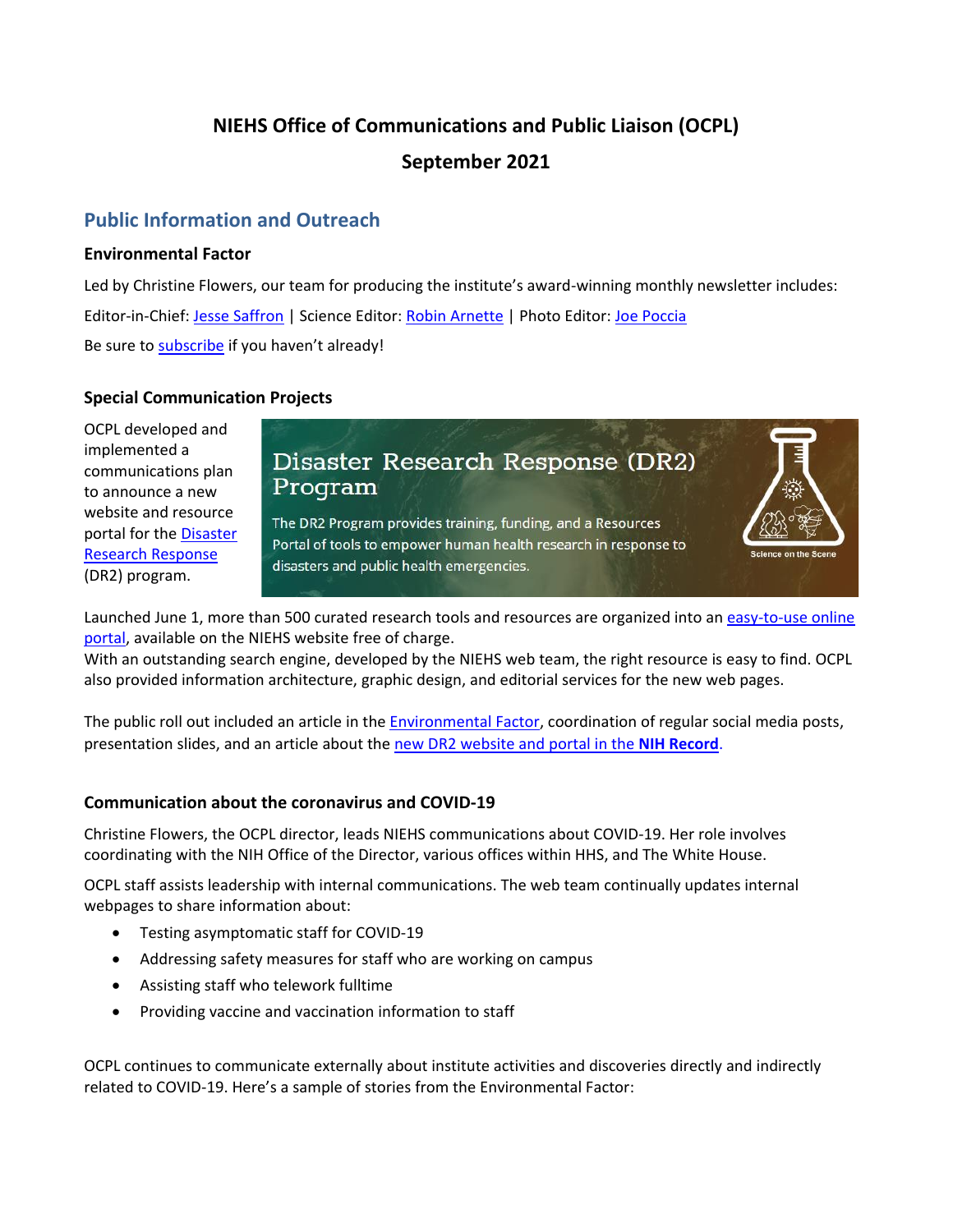[Social determinants of health focus of NIEHS Distinguished Lecture](https://factor.niehs.nih.gov/2021/7/community-impact/social-determinants/index.htm) (July 2021) [Environment plays underappreciated role in infectious diseases](https://factor.niehs.nih.gov/2021/7/science-highlights/infectious-diseases/index.htm) (July 2021) [Sharon Beard recognized by American Industrial Hygiene Association](https://factor.niehs.nih.gov/2021/6/feature/3-feature-rachel-carson/index.htm) (June 2021) [NIH Disaster Research Response program launches new website](https://factor.niehs.nih.gov/2021/6/feature/2-feature-disaster-response/index.htm) (June 2021)

### **Online Environmental [Health & Education](https://www.niehs.nih.gov/health/index.cfm) Information**

Find this section of the NIEHS website by clicking on the first tab on the homepage:



OCPL maintains more tha[n 60 health topic webpages,](https://www.niehs.nih.gov/health/topics/index.cfm) which are organized into four categories:

- Conditions & Diseases
- Environmental Agents
- Environmental Health Science Basics
- Population Research

A new health topics webpage published in August:

• [Indoor Air Quality](https://www.niehs.nih.gov/health/topics/agents/indoor-air/index.cfm) - We tend to think of air pollution as a risk faced outside, but the air we breathe indoors can also be polluted. Environmental health researchers study how indoor air quality affects human health and well-being.

Under [Brochures & Fact Sheets,](https://www.niehs.nih.gov/health/materials/index.cfm) you will find more than 60 publications, all downloadable. You may also order print copies through our **online order form**.

#### **NIEHS Social Media Accounts**

We post social media content daily to promote people, events, and research. We like to promote research conducted by our grantees. Help us do that by always mentioning NIEHS in your news releases and tagging us in your social media. Content is regularly posted through these platforms:

- [Facebook](https://www.facebook.com/NIH.NIEHS) (targets a general audience)
- [Twitter \(](https://twitter.com/niehs)@NIEHS targets both a lay audience and science community)
- [LinkedIn](https://www.linkedin.com/company/national-institute-of-environmental-health-sciences-niehs-) (targets people working in the environmental health field)
- [YouTube \(](https://www.youtube.com/channel/UCxg2OdLAFrKlSDCI0Yjgwsg)targets both a lay audience and science community)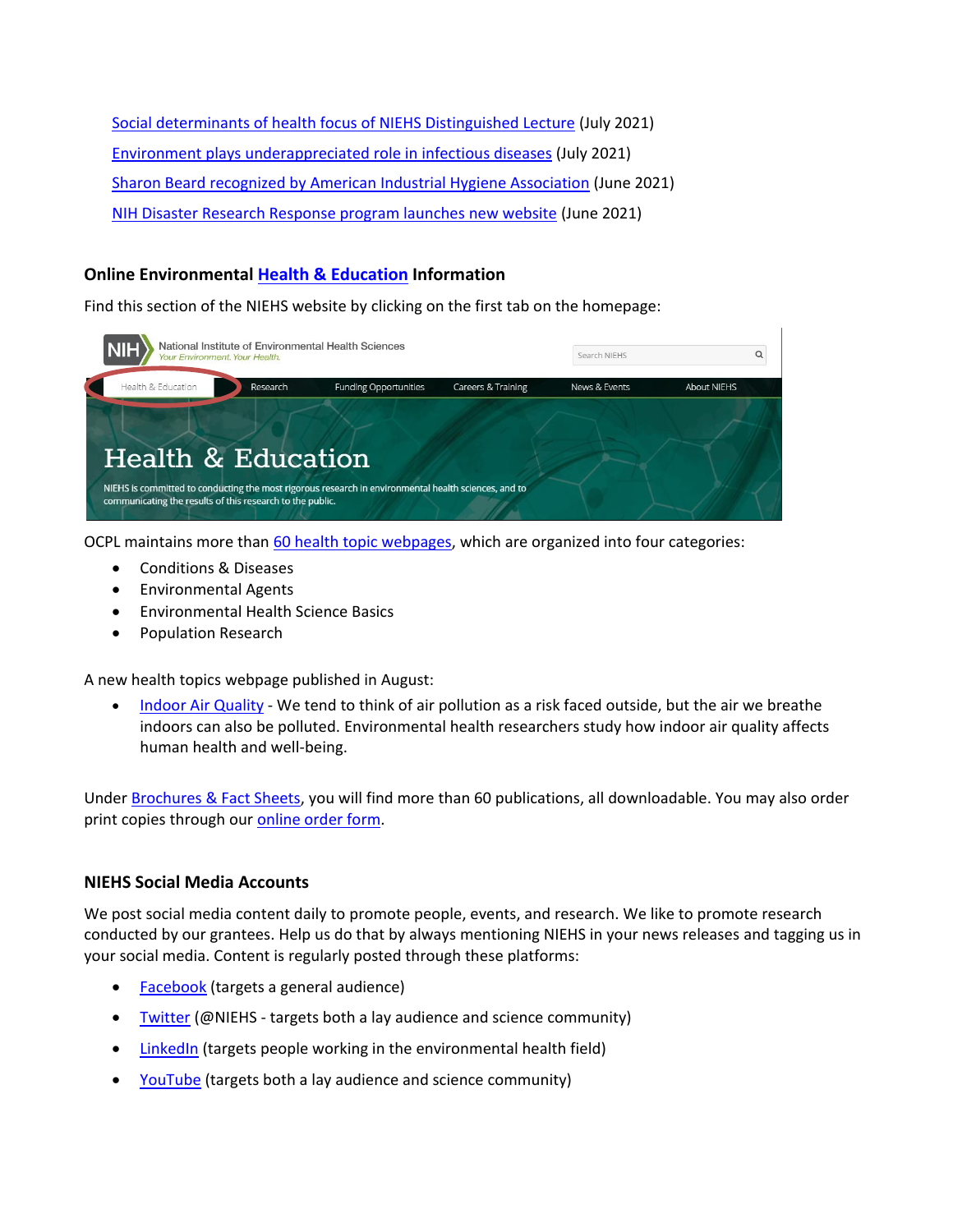#### **Social Media Growth**

Our social media followership continues to steadily increase. From June through August, the NIEHS:

- Twitter feed increased from 21,093 to 21,321 followers
- Facebook page increased from 31,787 to 32,638 followers
- LinkedIn page increased from 5,715 to 6,116 followers

#### **Social Media Highlights**

Here are samples:

Im)) **National Institute of Environmental Health Sciences 0 Yesterday at 7:03 AM ·**  $\odot$ 

Following the events of Hurricane Harvey in 2017, #NIEHSfunded researchers at the UTHealth SPH - Southwest Center for Occupational and Environmental Health teamed up with community, academic, and government partners to create a location-specific disaster research response toolkit.

#Hurricanes #hurricaneseason2021#flooding



FACTOR.NIEHS.NIH.GOV

**Hurricane experience benefits later industrial fire research response** 



**NIEHS ©** @NIEHS · Aug 16<br>**MIEHS** <sup>-1</sup> im a scientist todey because of my high school biology teacher.<sup>\*</sup> -<br>**ALLIE IS ONE AREA** NIEHS Director Rick Woychik

The NIEHS Science, Teachers, and Research Summer (STaRS) Experience **is a professional development workshop for mlddle and high school science teachers.** 



 $Star$  teachers gain science insights, lesson plans in NIEHS program (E... **Broad goals are to expand environmental health literacy and science education diversity.**  *&* **fector.niehs.nih.gov** 

**IMED** National Institute of Environmental Health Sciences  $\odot$ August 19 at 7:59 AM  $\cdot$  <sup>8</sup>

NIEHS researchers and their collaborators developed the recently accepted nonanimal testing method, which will be used globally.



FACTOR.NIEHS.NIH.GOV New chemical testing approach will help to replace animal use NIEHS researchers and their collaborators developed the recently accepte..

#### t1. NIEHS **Retweeted**



Assistant professor, Or. Audrey Gaskins' @audreyiane4 #research published in @MEHS Environmental Factor raises concems that the steady increase in global temperature due to #climatechange may result in accelerated reproductive aging in women. Learn more; ow.ly/5DcC50FJSHk

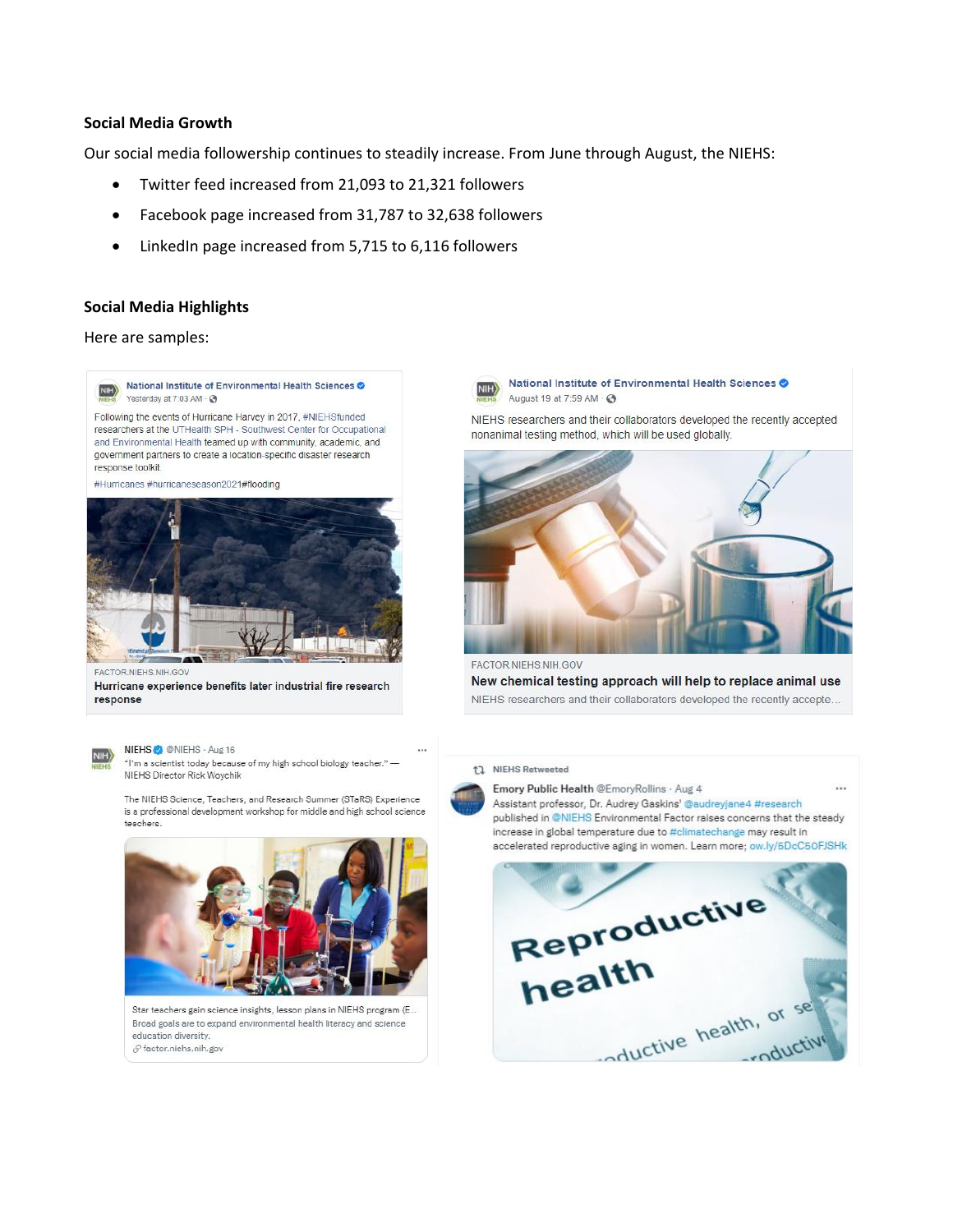



We promote scientific literacy through posts and the hashtag #EHWordWednesday on social media. Here are examples:



We also promote in-house, grantee, and professional events:





**NIEHS0@NIEHS** •Aug25

................ C.-•ltfVft••lff' \_\_\_ **ISES-ISEE Joint Session** Monday, August 30th t,Vt,t

Check out the pre-conference virtual workshops offered by NIEHS staff



 $...$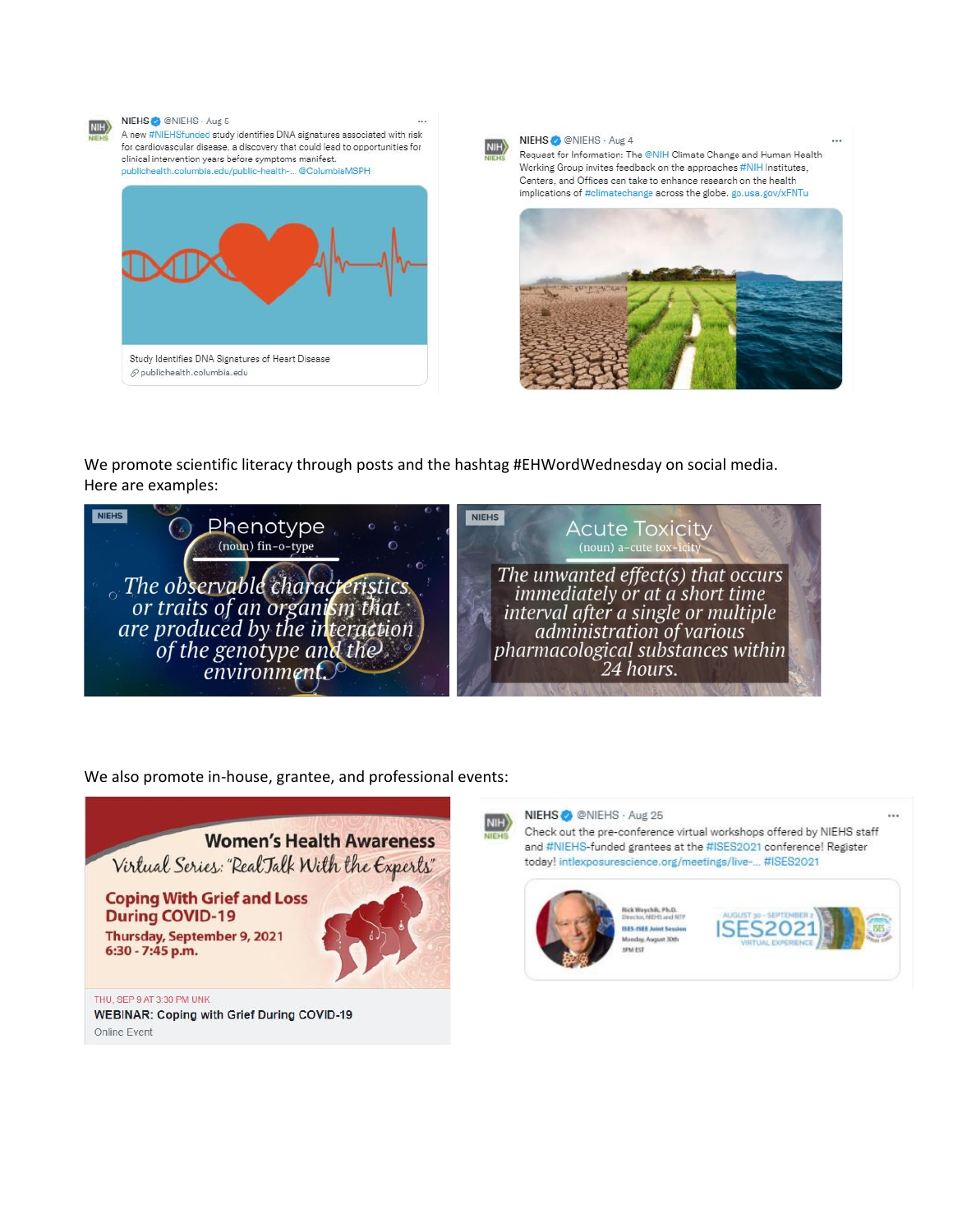## **News Promotion and Coverage**

#### **NIH - NIEHS News Release**

• July 29, 2021: [NIH Researchers Find Many People Want Secondary Genomic Findings After Initially](https://www.genome.gov/news/news-release/NIH-researchers-find-many-people-want-secondary-genomic-findings-after-initially-refusing)  [Refusing](https://www.genome.gov/news/news-release/NIH-researchers-find-many-people-want-secondary-genomic-findings-after-initially-refusing) 

A study published today by researchers at the National Institutes of Health revealed that about half of individuals who said they don't want to receive secondary genomic findings changed their mind after their healthcare provider gave them more detailed information. Researchers at the NIH Department of Bioethics, NIEHS, Harvard University, and Social & Scientific Systems collaborated on the study.

#### **NIEHS in the News**

Top stories mentioning NIEHS, June - August 2021, are listed in a table on the following pages.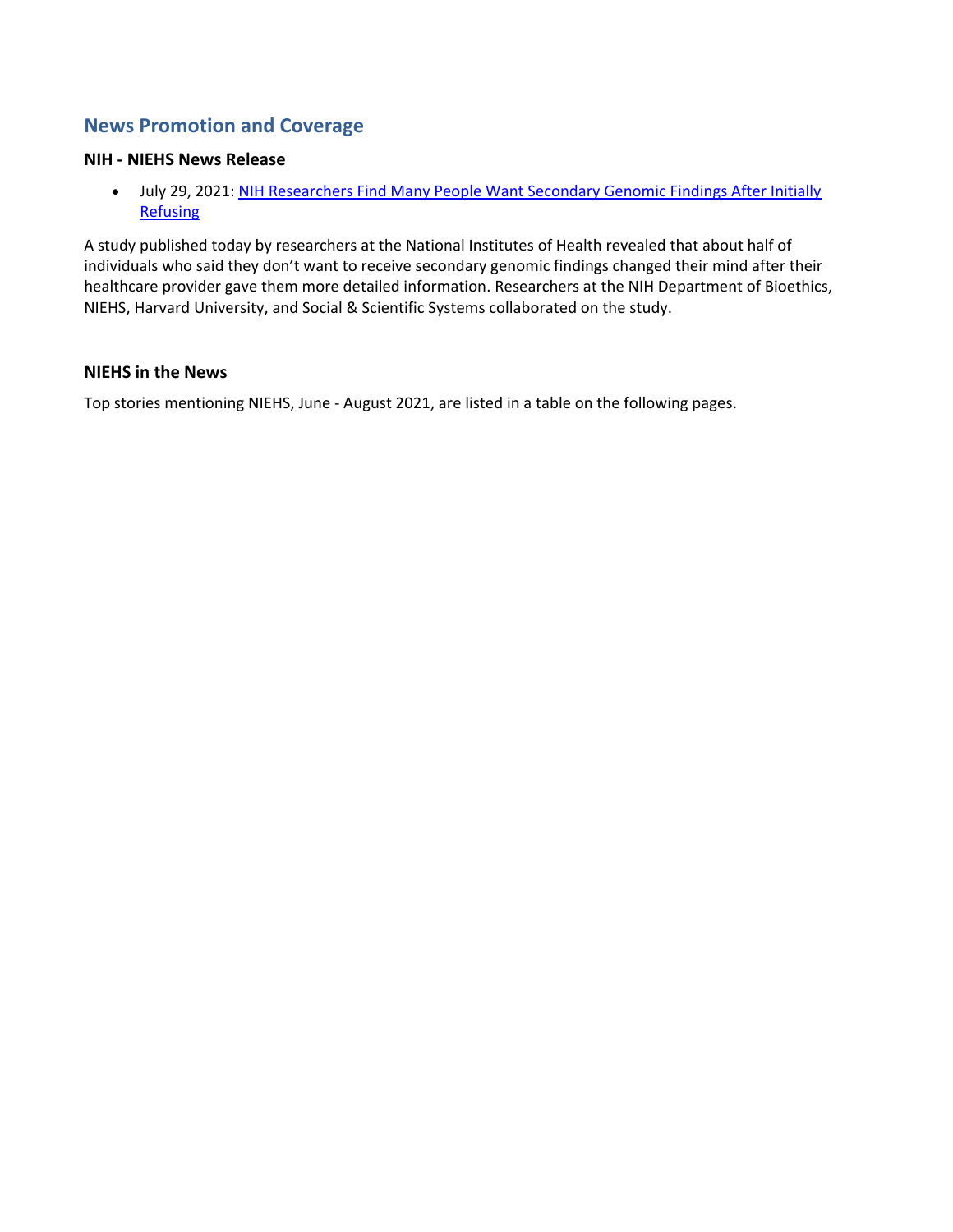| Date | <b>Headline</b>                                                         | Outlet                | People Likely<br><b>Reached</b> | <b>URL</b>                                                           |
|------|-------------------------------------------------------------------------|-----------------------|---------------------------------|----------------------------------------------------------------------|
|      |                                                                         |                       |                                 |                                                                      |
|      |                                                                         |                       |                                 | https://www.cnn.com/2021/06                                          |
|      | Your skin on stress: Pimples,                                           |                       |                                 | /05/health/skin-stress-tips-                                         |
|      | 5-Jun-21 wrinkles, dullness and more                                    | CNN.com               |                                 | 147,281,477 wellness/index.html                                      |
|      |                                                                         |                       |                                 |                                                                      |
|      |                                                                         |                       |                                 | https://www.webmd.com/bea                                            |
|      | Johnson & Johnson Hair Products                                         |                       |                                 | uty/news/20210719/johnson-                                           |
|      | 19-Jul-21 Cause Hair Loss, Lawsuit Claims                               | WebMD                 |                                 | 93,518,389 johnson shampoo-hair-loss<br>https://www.washingtonpost.c |
|      |                                                                         |                       |                                 | om/lifestyle/wellness/pfas-                                          |
|      |                                                                         |                       |                                 | cosmetics-forever-chemicals-                                         |
|      | Is that long-lasting lipstick toxic?                                    |                       |                                 | toxic/2021/08/11/f6475ab4-                                           |
|      | Study raises concerns about PFAS                                        | The Washington        |                                 | f9f3-11eb-8a67-                                                      |
|      | 11-Aug-21 in cosmetics.                                                 | Post                  |                                 | 66,412,901 f14cd1d28e47_story.html                                   |
|      |                                                                         |                       |                                 | https://www.bloomberg.com/o                                          |
|      |                                                                         |                       |                                 | pinion/articles/2021-06-                                             |
|      |                                                                         |                       |                                 | 16/what-is-5g-your-questions-                                        |
|      | 16-Jun-21 5G Is Here, But What Is It Anyway?                            | Bloomberg             | 39,590,439 answered             |                                                                      |
|      |                                                                         |                       |                                 | siness-government-and-politics-                                      |
|      |                                                                         |                       |                                 | environment-and-nature-maine-                                        |
|      | Maine requires so-called PFAS to                                        | Associated            |                                 | be458f81f85f3c01d509ccfa257                                          |
|      | 17-Jul-21 be phased out by 2030                                         | <b>Press News</b>     | 20,249,218 3b6cd                |                                                                      |
|      |                                                                         |                       |                                 | https://www.wired.com/story/                                         |
|      |                                                                         |                       |                                 | uvc-sanitizers-antimicrobial-cell-                                   |
|      | Do These Gadgets Actually Protect                                       |                       |                                 | phone-radiation-rfid-blocker-                                        |
|      | 2-Jul-21 You? We Asked the Experts                                      | Wired                 |                                 | 13,201,616 tech-scaremongering/                                      |
|      |                                                                         |                       |                                 |                                                                      |
|      |                                                                         |                       |                                 |                                                                      |
|      | Pesticides, Common Chemicals<br>2-Aug-21 Could Raise Breast Cancer Risk |                       |                                 | https://www.medscape.com/vi                                          |
|      |                                                                         | Medscape              |                                 | 12,819,498 ewarticle/955787                                          |
|      |                                                                         |                       |                                 | https://www.nytimes.com/202<br>1/08/13/climate/wildfires-            |
|      |                                                                         |                       |                                 | smoke-                                                               |
|      |                                                                         |                       |                                 | covid.html?action=click&modul                                        |
|      | In the West, a Connection Between                                       |                       |                                 | e=Top%20Stories&pgtype=Ho                                            |
|      | 13-Aug-21 Covid and Wildfires                                           | <b>New York Times</b> | 5,496,000 mepage                |                                                                      |
|      |                                                                         |                       |                                 |                                                                      |
|      |                                                                         |                       |                                 | https://www.sciencedaily.com/                                        |
|      | Study identifies DNA signatures                                         |                       |                                 | releases/2021/08/2108041237                                          |
|      | 4-Aug-21 linked to heart disease                                        | ScienceDaily          | 5,187,838 12.htm                |                                                                      |
|      |                                                                         |                       |                                 |                                                                      |
|      | Varying immune cell levels in                                           |                       |                                 | https://www.sciencedaily.com/                                        |
|      | canine brain tumors could provide                                       |                       |                                 | releases/2021/08/2108191252                                          |
|      | 19-Aug-21 therapeutic targets                                           | ScienceDaily          | 5,133,758 56.htm                |                                                                      |